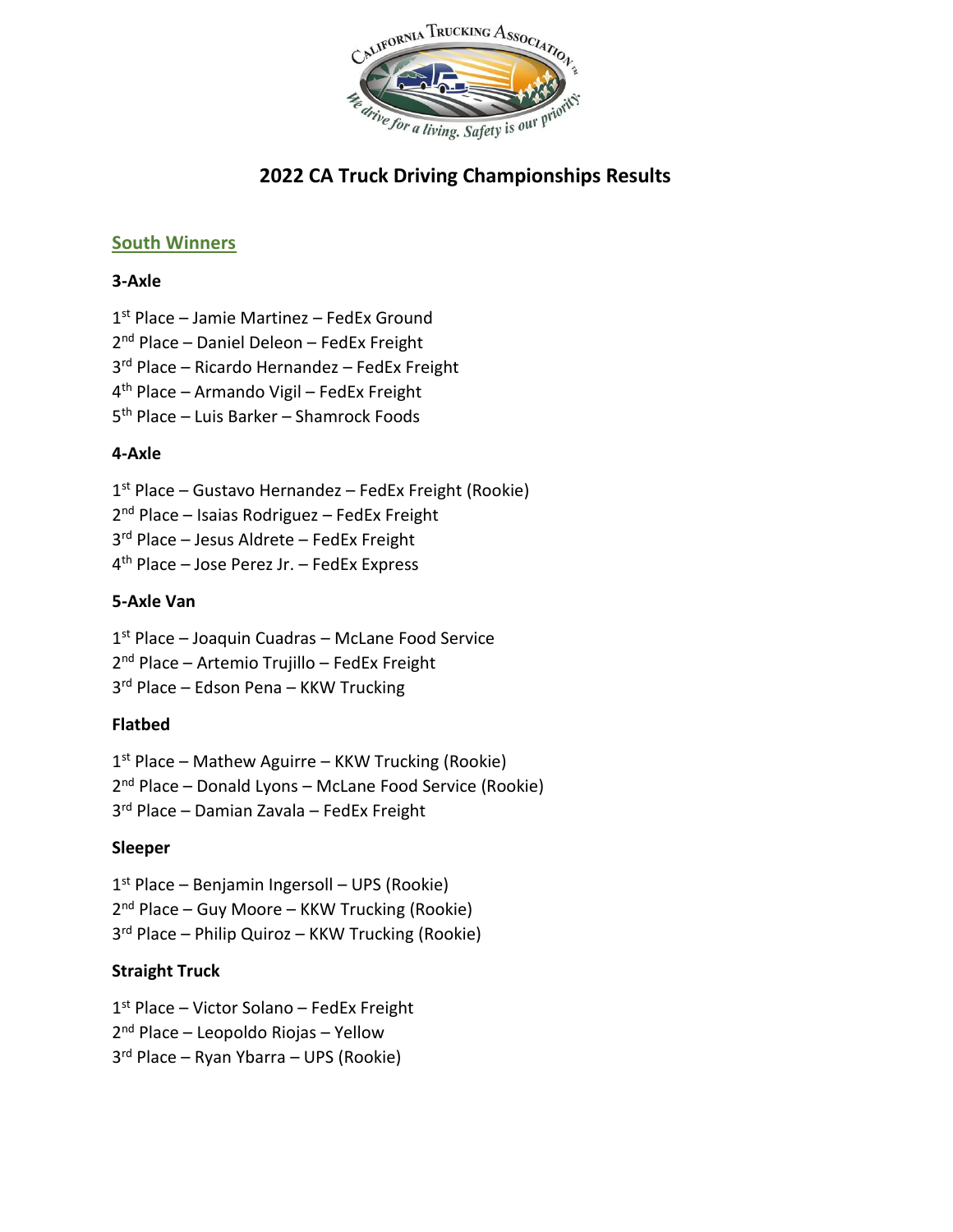

#### **South Winners**

#### **Tanker**

1<sup>st</sup> Place – Jesus Ramirez – Ramirez Hauling Inc. 2 nd Place – Norman Torres – Downs Fuel Transport 3 rd Place – Ueligitone Taula – FedEx Freight (Rookie)

#### **Twins**

1 st Place – Benjamin Schmidt – FedEx Freight (Rookie) 2 nd Place – Tracy Dewees – Yellow 3 rd Place – Rafael Martinez – FedEx Freight (Rookie)

#### **Package Van**

- 1 st Place Oscar Enciso FedEx Ground
- 2<sup>nd</sup> Place Noel Zara FedEx Ground (Rookie)
- 3 rd Place Luis Hernandez FedEx Ground
- 4 th Place Michael Lorenzo FedEx Ground (Rookie)
- 5 th Place Hugo Diaz FedEx Ground (Rookie)

# **North Winners**

#### **3-Axle**

1 st Place – Scott Rosa – FedEx Express

- 2<sup>nd</sup> Place Mario Madrigal Old Dominion Freight Lines (Rookie)
- 3 rd Place Carlos Montoya Yellow

# **4-Axle**

- 1<sup>st</sup> Place Ty Wheeler Yellow
- 2 nd Place Fabian Gomez FedEx Freight
- 3 rd Place Mikel Tome Yellow

#### **5-Axle Van**

- 1<sup>st</sup> Place Stephen Rodriguez Jr. Save Mart
- 2<sup>nd</sup> Place John Patrick Matheson Walmart (Rookie)
- 3 rd Place Rigoberto Pantoja -Dependable Highway Express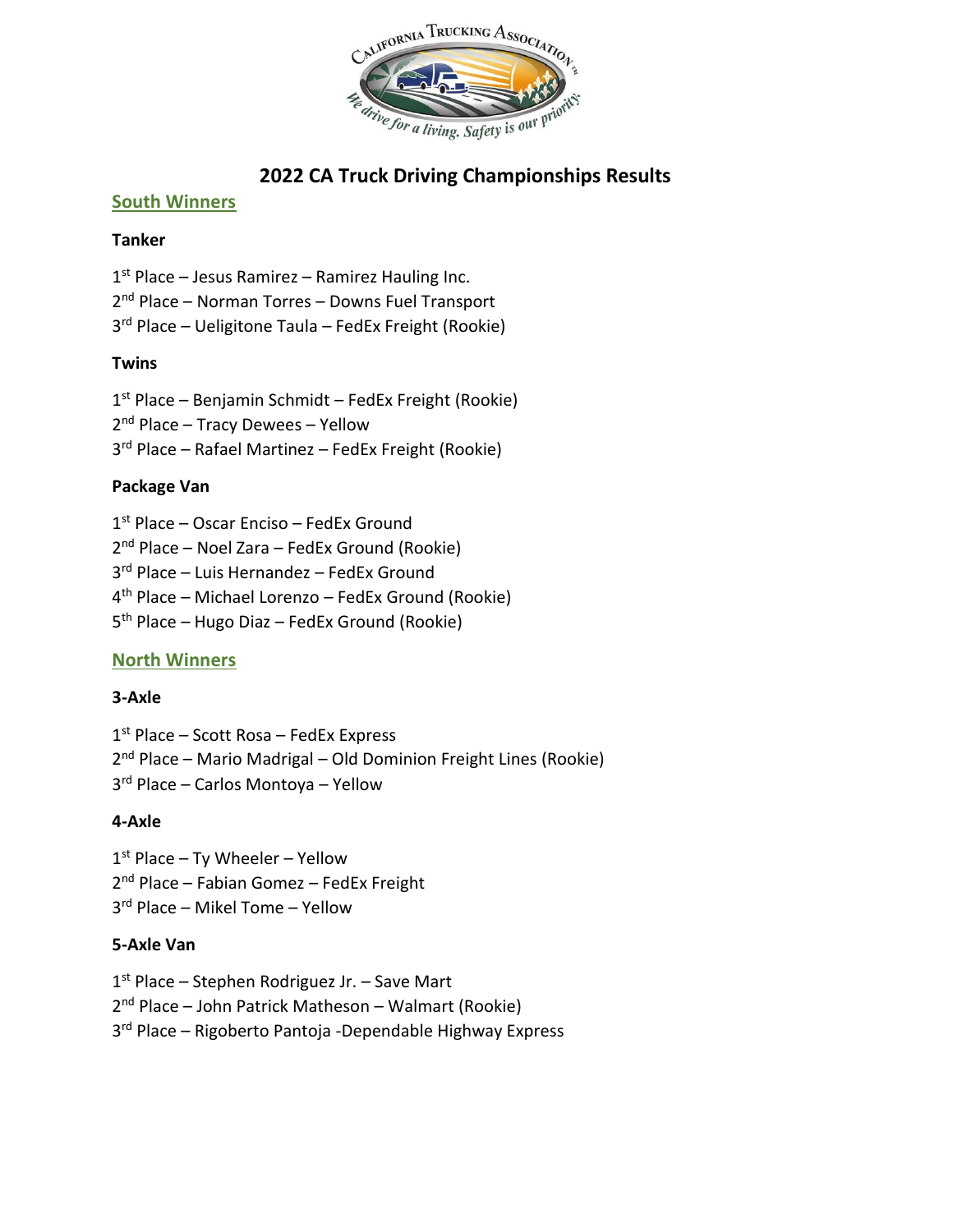

#### **North Winners**

#### **Flatbed**

 st Place – Michael Ellis – Elite HR Logistics nd Place – Steve Hutton – Walmart rd Place – Gary Martin – FedEx Ground

#### **Sleeper**

 st Place – Shane Naisbitt – Walmart (Rookie) nd Place – Sam Harmer – Walmart (Rookie) rd Place – Karry Matthews – Walmart

#### **Straight Truck**

 st Place – Augie Lopez – FedEx Express 2<sup>nd</sup> Place - Mark Underwood - FedEx Freight rd Place – Gary Cordova – FedEx Freight

### **Tanker**

st Place – Richard Prescott – Walmart

nd Place – Jose Gastelum – Cox Petroleum (Rookie)

rd Place – Scott Bowman – Cox Petroleum (Rookie)

# **Twins**

st Place – Lance Jackson – FedEx Freight

nd Place – Mario Daterra – FedEx Freight

rd Place – Jose Gomez – XPO Logistics

# **Package Van**

st Place – Paulo Marques – FedEx Ground (Rookie)

nd Place – Ion Sochirca – FedEx Ground

rd Place Jonathan Shaver – FedEx Ground (Rookie)